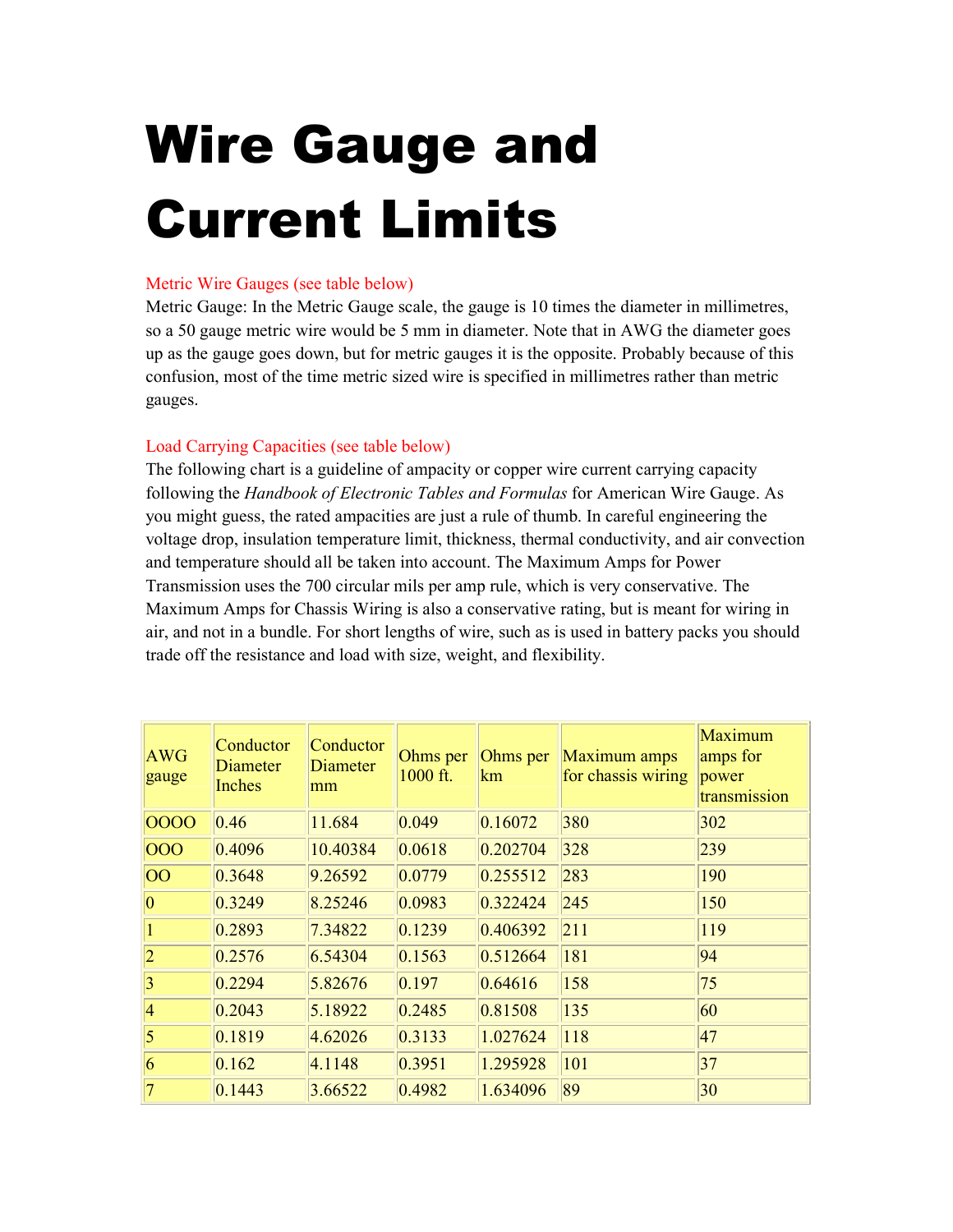| $\vert 8 \vert$ | 0.1285  | 3.2639  | 0.6282 | 2.060496 | 73                | 24    |
|-----------------|---------|---------|--------|----------|-------------------|-------|
| $\overline{9}$  | 0.1144  | 2.90576 | 0.7921 | 2.598088 | 64                | 19    |
| 10              | 0.1019  | 2.58826 | 0.9989 | 3.276392 | 55                | 15    |
| 11              | 0.0907  | 2.30378 | 1.26   | 4.1328   | 47                | 12    |
| $ 12\rangle$    | 0.0808  | 2.05232 | 1.588  | 5.20864  | 41                | 9.3   |
| 13              | 0.072   | 1.8288  | 2.003  | 6.56984  | 35                | 7.4   |
| 14              | 0.0641  | 1.62814 | 2.525  | 8.282    | 32                | 5.9   |
| 15              | 0.0571  | 1.45034 | 3.184  | 10.44352 | 28                | 4.7   |
| 16              | 0.0508  | 1.29032 | 4.016  | 13.17248 | 22                | 3.7   |
| 17              | 0.0453  | 1.15062 | 5.064  | 16.60992 | 19                | 2.9   |
| 18              | 0.0403  | 1.02362 | 6.385  | 20.9428  | 16                | 2.3   |
| 19              | 0.0359  | 0.91186 | 8.051  | 26.40728 | 14                | 1.8   |
| 20              | 0.032   | 0.8128  | 10.15  | 33.292   | 11                | 1.5   |
| 21              | 0.0285  | 0.7239  | 12.8   | 41.984   | $ 9\rangle$       | 1.2   |
| 22              | 0.0254  | 0.64516 | 16.14  | 52.9392  | $\overline{7}$    | 0.92  |
| 23              | 0.0226  | 0.57404 | 20.36  | 66.7808  | $\vert 4.7 \vert$ | 0.729 |
| 24              | 0.0201  | 0.51054 | 25.67  | 84.1976  | 3.5               | 0.577 |
| 25              | 0.0179  | 0.45466 | 32.37  | 106.1736 | 2.7               | 0.457 |
| 26              | 0.0159  | 0.40386 | 40.81  | 133.8568 | 2.2               | 0.361 |
| 27              | 0.0142  | 0.36068 | 51.47  | 168.8216 | 1.7               | 0.288 |
| 28              | 0.0126  | 0.32004 | 64.9   | 212.872  | 1.4               | 0.226 |
| 29              | 0.0113  | 0.28702 | 81.83  | 268.4024 | 1.2               | 0.182 |
| 30              | 0.01    | 0.254   | 103.2  | 338.496  | 0.86              | 0.142 |
| 31              | 0.0089  | 0.22606 | 130.1  | 426.728  | 0.7               | 0.113 |
| 32              | 0.008   | 0.2032  | 164.1  | 538.248  | 0.53              | 0.091 |
| Metric<br>2.0   | 0.00787 | 0.200   | 169.39 | 555.61   | 0.51              | 0.088 |
| 33              | 0.0071  | 0.18034 | 206.9  | 678.632  | 0.43              | 0.072 |
| Metric<br>1.8   | 0.00709 | 0.180   | 207.5  | 680.55   | 0.43              | 0.072 |
| 34              | 0.0063  | 0.16002 | 260.9  | 855.752  | 0.33              | 0.056 |
| Metric<br>1.6   | 0.0063  | 0.16002 | 260.9  | 855.752  | 0.33              | 0.056 |
| 35              | 0.0056  | 0.14224 | 329    | 1079.12  | 0.27              | 0.044 |
| Metric<br>1.4   | .00551  | .140    | 339    | 1114     | 0.26              | 0.043 |
| 36              | 0.005   | 0.127   | 414.8  | 1360     | 0.21              | 0.035 |
| Metric<br>1.25  | .00492  | 0.125   | 428.2  | 1404     | 0.20              | 0.034 |